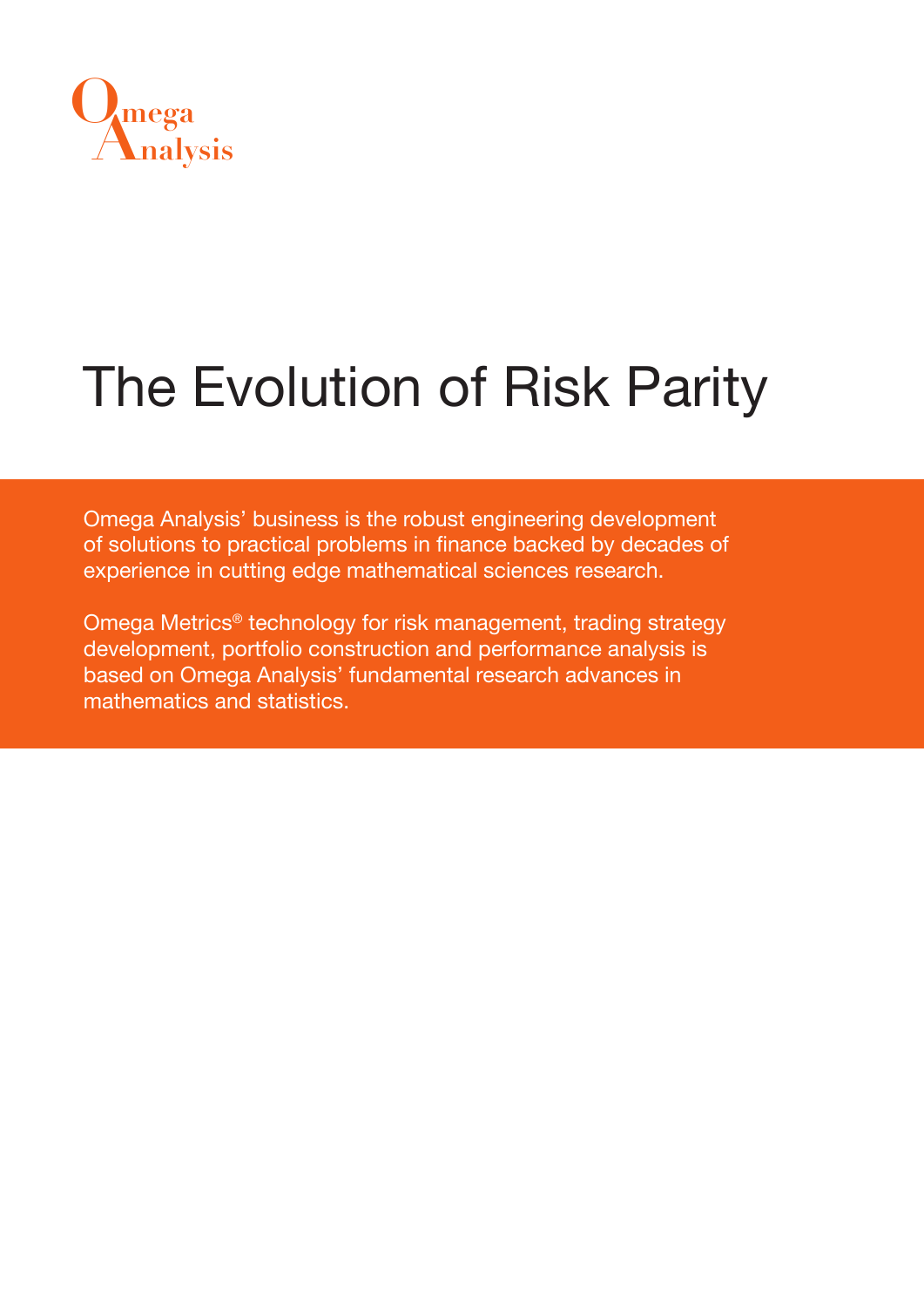

Omega Metrics® Risk Technology produces Smarter Beta in Risk Parity portfolios. Our Market Trend information adds alpha by reducing exposure to downturns and by Increasing exposure to market rebounds.

#### Smarter Beta

Omega Metrics® Risk Parity portfolios improve on the traditional diversified portfolio of bonds and equity. Actively balancing risk exposure rather than capital exposure is a natural idea. The out-performance of our Risk Parity Beta portfolio is entirely due to our ability to measure risk accurately. Because Risk Cycles lead market booms and busts, maintaining a constant risk target through the Risk Cycle automatically increases market exposure as booms grow and decreases it as they peak and turn to busts.

#### Adding Alpha Through Trend Analysis

Reliable market trend information allows us to add alpha. Equity exposure can be reduced to zero in downturns and increased in the value phase as the next upturn begins.

Figure 1 and Table 1 show the impact of this approach using only off the shelf components–the S&P 500 Index and the Vanguard Total Bond Market Index.



| Table 1<br>1987-2015 |                                            | Omega Risk<br>Parity-Alpha | Omega Risk<br>Parity-Beta | Conventional<br>Portfolio | S&P 500<br>Index | Vanguard Total<br>Bond Index |
|----------------------|--------------------------------------------|----------------------------|---------------------------|---------------------------|------------------|------------------------------|
|                      |                                            |                            |                           |                           |                  |                              |
|                      | Ann. Mean                                  | 11.9%                      | 11.1%                     | 7.9%                      | 8.1%             | 6.5%                         |
|                      | Ann. Std. Dev.                             | 6.9%                       | 6.9%                      | 8.9%                      | 14.4%            | 3.8%                         |
|                      |                                            |                            |                           |                           |                  |                              |
|                      | Correlation to<br><b>S&amp;P 500 Index</b> | 0.50                       | 0.66                      | 0.99                      | 1                | 0.14                         |
|                      | Beta wrt.                                  |                            |                           |                           |                  |                              |
|                      | <b>S&amp;P 500 Index</b>                   | 0.24                       | 0.31                      | 0.61                      | 1                | 0.04                         |
|                      |                                            |                            |                           |                           |                  |                              |
|                      | Maximum<br><b>Monthly Loss</b>             | $-5.0\%$                   | $-5.4%$                   | $-10.8%$                  | $-16.9%$         | $-3.3%$                      |
|                      | Maximum                                    |                            |                           |                           |                  |                              |
|                      | Drawdown                                   | $-9.0\%$                   | $-10.1%$                  | $-32.7%$                  | $-52.6%$         | $-5.0\%$                     |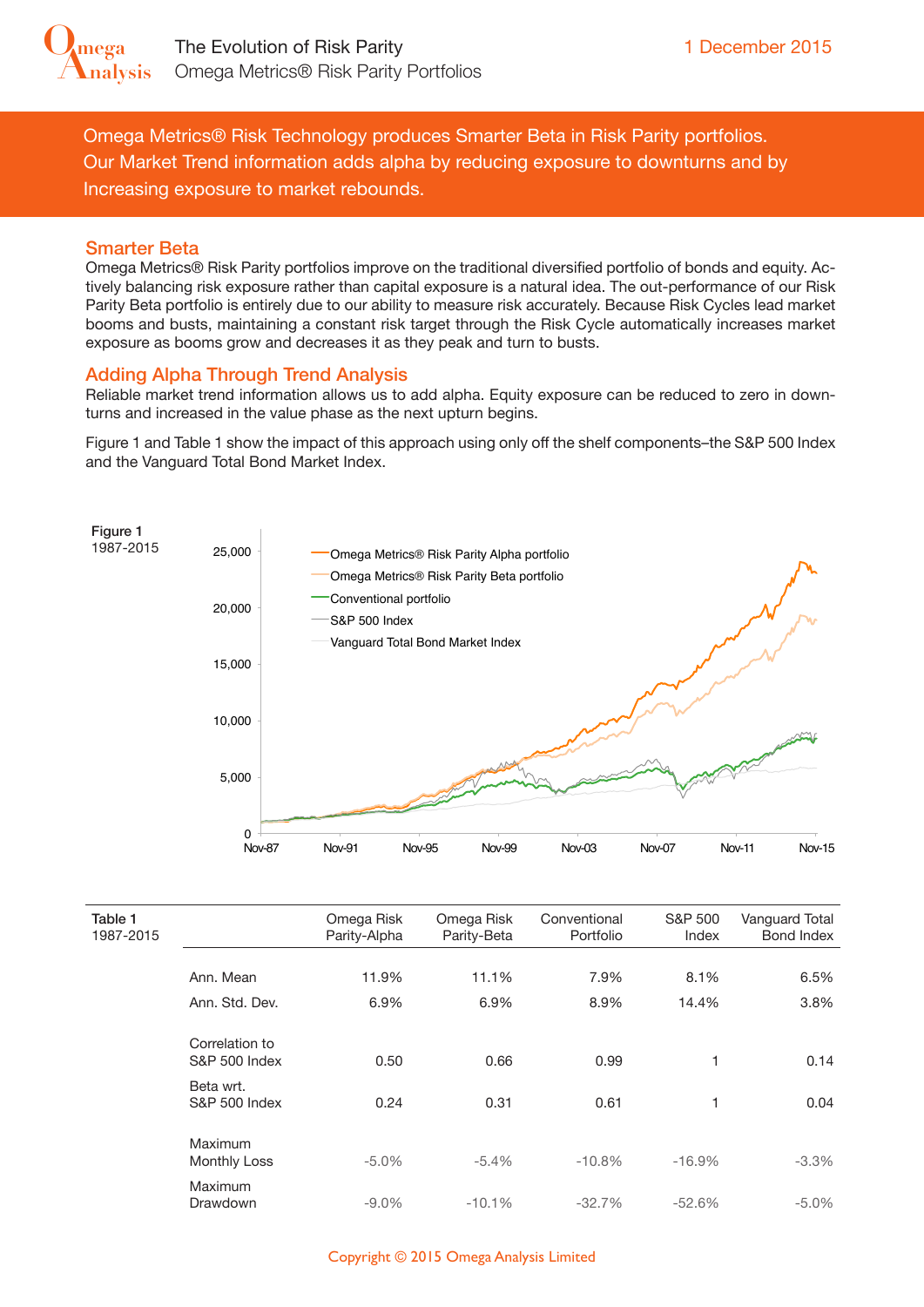

#### The Conventional Portfolio

The Conventional Portfolio–traditionally a 60-40 mix of equities and bonds–is designed to capture the long-term gains of equity investment while dampening the damage from its inevitable drawdowns through diversification into bonds.

Figure 2 shows the benefits of this approach over the past three decades using the S&P 500 Index and the Vanguard Total Bond Market Index. The Conventional Portfolio lagged behind equities in the three major market booms since 1987 but it has also reduced the losses in the subsequent busts. Nevertheless, the strong cyclical features of the equity market are clearly visible.

#### A Dangerous Tradition

The traditional mix of equities and bonds leaves almost all the risk concentrated in the equity component. When equity markets crash their losses can swamp the diversification benefit of the bond component–leaving a drawdown that can take a very long time to recover from. For investors who need growth this is a serious setback. For those who need income, it can be catastrophic.

#### Risk Parity Portfolios

This has led to the strategy of designing investment portfolios in which risk rather than capital is allocated equally between the component assets. In its sim-100,000 plest form a 'Risk Parity' portfolio of equity and bond investments distributes risk equally between the equity component and a levered bond component with much better results than the conventional capital weighted allocation, especially through periods of market turmoil.

To construct a Risk Parity portfolio we must select component assets, balance their risk and maintain that balance over time. The success of this approach therefore depends both on the manager's ability to choose component assets and *also on the quality and predictions of his risk measurement tools.*

#### Risk Targeting

Omega Analysis' advances in statistical technology provide risk measurements of unprecedented accuracy. The predictive power of these measurements has been confirmed in large scale historic data sets and, day after day, in real time, for several years across asset classes in financial markets worldwide.

This technology reveals predictable Risk Cycles which *lead* market booms and busts. Maintaining a constant risk level through the Risk Cycle *automatically increases market exposure as booms grow and decreases it as they peak and turn to busts.*

We demonstrate the power of this approach–and the information content of our risk measurements–by constructing the Omega Metrics® Risk Parity Beta portfolio from two 'off the shelf' components: the S&P 500 Index and the Vanguard Total Bond Market Index, in an out of sample simulation over almost 3 decades using our proprietary tail model.<sup>1</sup>



Figure. 2. NAVs plotted on log scale. The Omega Metrics® Risk Parity Beta portfolio targets a constant Expected Shortfall level through the boom and bust cycles over the past 28 years. It increases annualised return from 7.9% to 11.1% while reducing annualised volatility from 8.9% to 6.9%. The worst drawdown has been cut from 33% to only 10%.

<sup>1</sup> Unlike volatility, which treats large gains as well as large losses as equally risky, Omega Metrics® Expected Shortfall accurately predicts downside risk at a given probability level.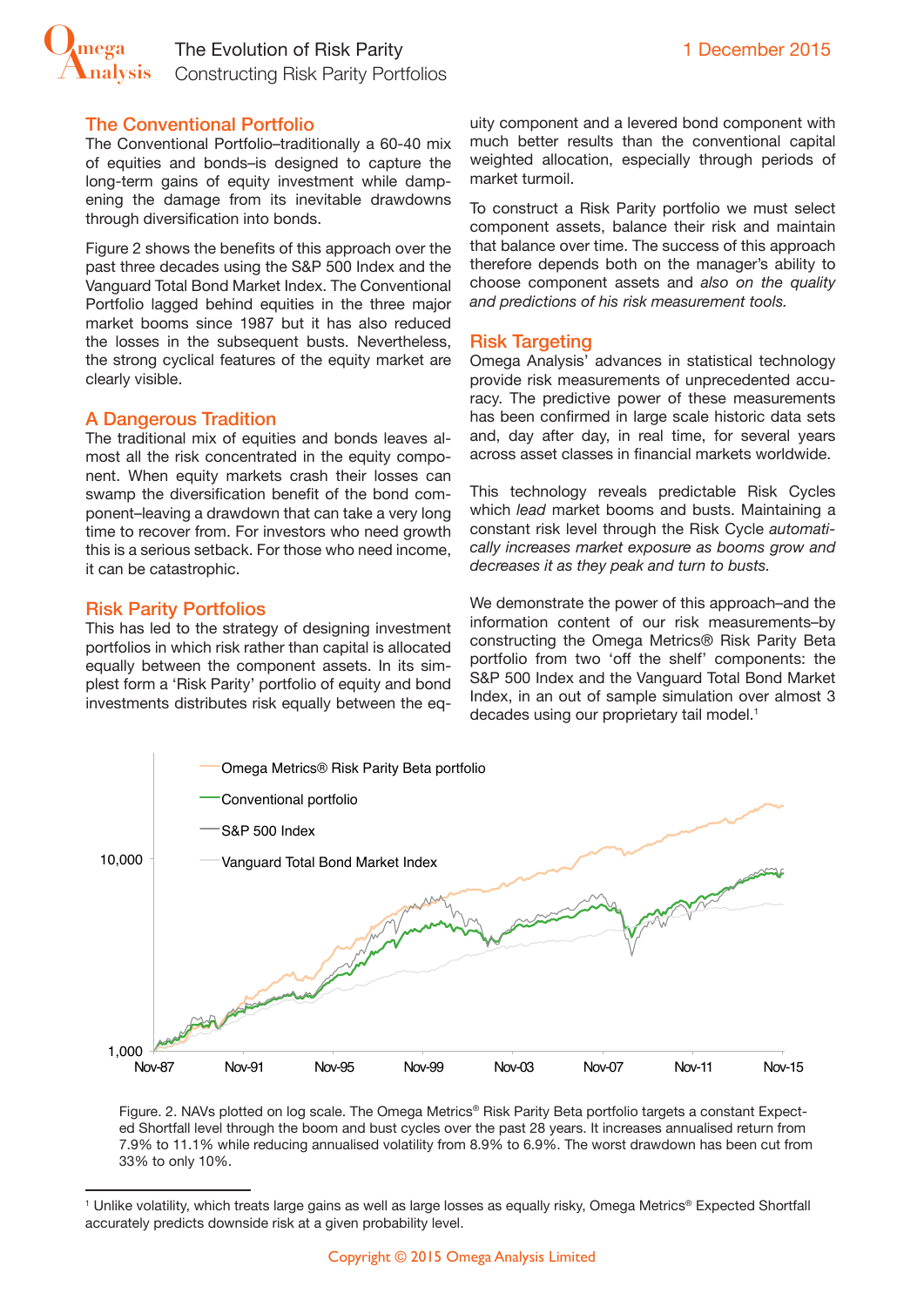

### Smart Beta

In 'Constructing Risk Parity Portfolios' we showed the benefit of using Risk Cycle technology to build a Risk Parity portfolio which not only allocated equal risk to equities and bonds but maintained that constant risk level throughout the cycle. Using only the S&P 500 Index and the Vanguard Total Bond Market Index as components the Omega Metrics® Risk Parity Beta portfolio dramatically outperforms the standard 60- 40 equity bond mix with the same components.

This advantage is entirely due to our ability to measure risk accurately. Because Risk Cycles lead market booms and busts, maintaining a constant risk level through the Risk Cycle automatically increases market exposure as booms grow and decreases it as they peak and turn to busts.

## Adding Alpha

But there is additional, alpha generating, information in the Risk Cycle. Omega Metrics® Equity Trend Indicators identify the transitions between boom and bust periods.

Reducing equity exposure to zero in downturns and increasing it in the value phase as the next upturn begins significantly enhances the performance of the Risk Parity Alpha portfolio as Figure 3 shows.

The alpha added increases the annual return from 11.1% to 11.9% while improving the Shape ratio. It also reduces the worst monthly loss from 5.4% to 5.0% and the worst drawdown from 10% to 9%.



Figure. 3. Omega Metrics® Risk Parity Alpha portfolio (log scale). Annualised return relative to the Conventional portfolio is increased from 7.9% to 11.9%,volatility is reduced from 8.9% to 6.9% and the worst drawdown is cut by more than two-thirds.